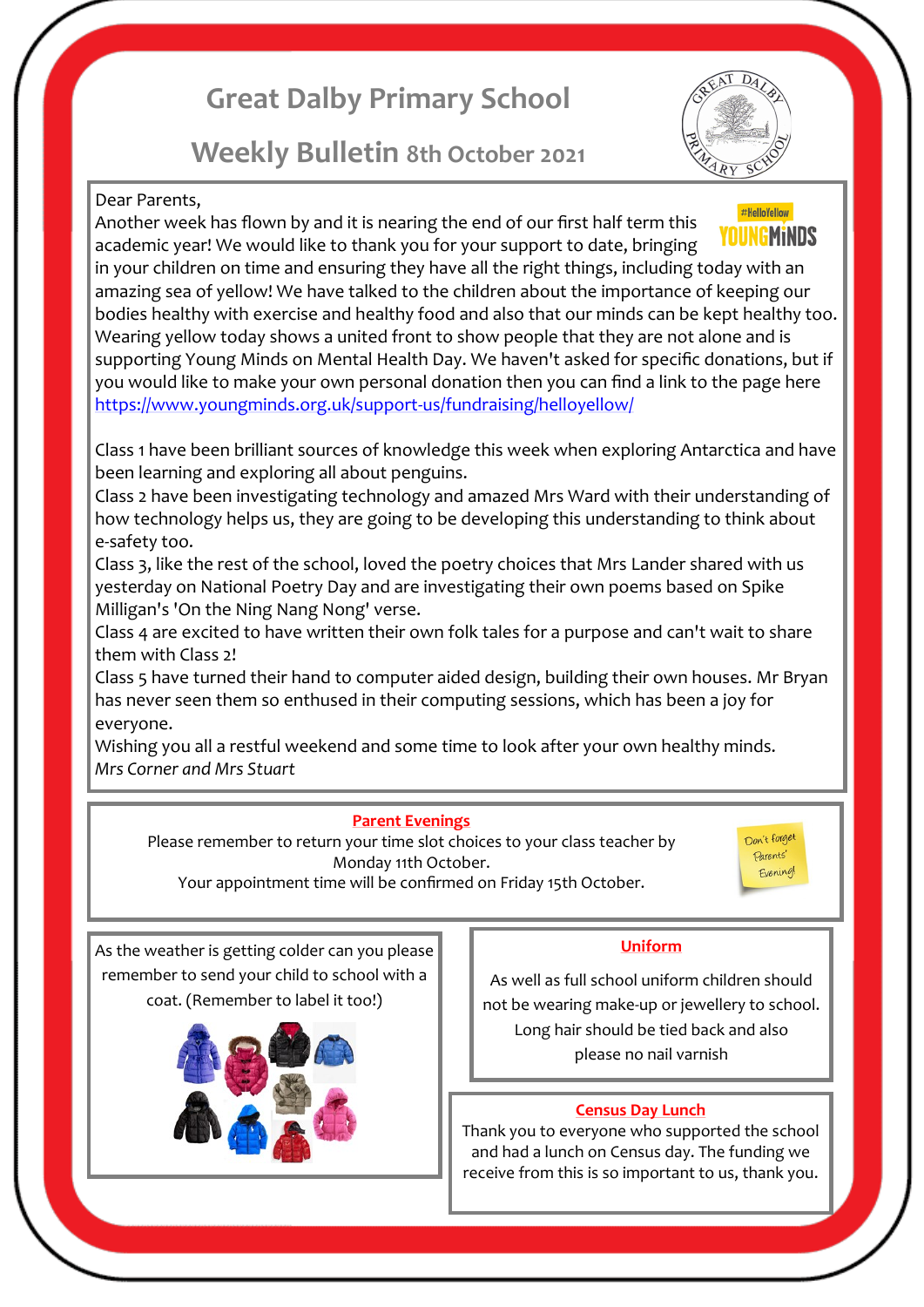

#### **Important information**

**Class 5** - Due to the Year 5/6 football tournament, Class 5 will have PE on Tuesday and Friday (NOT Monday and Friday)